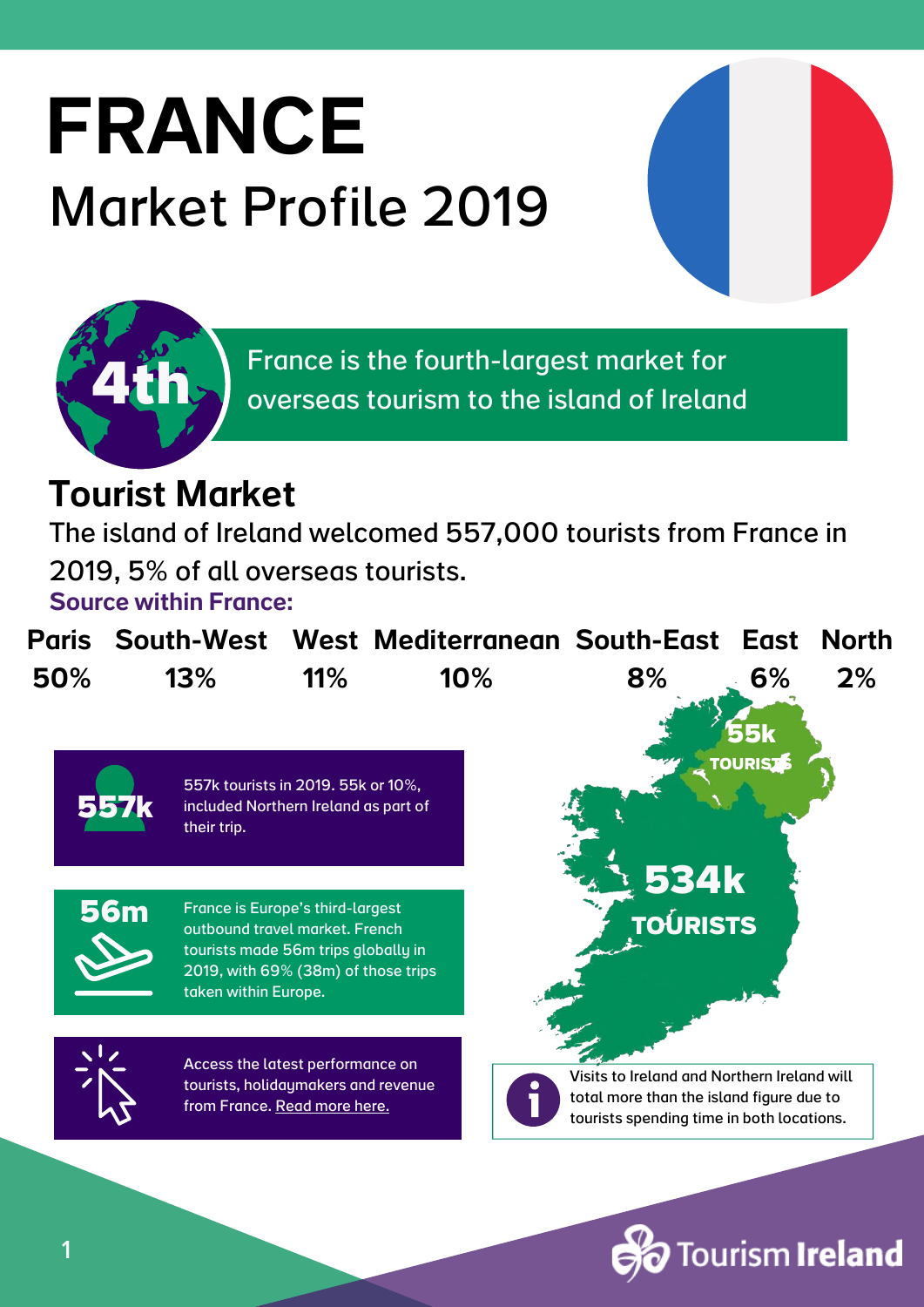### **Revenue and Bednights**

French tourists spent 9.9 nights on average on the island of Ireland in 2019, making France an especially valuable source market. **€283m/£246m** 

**5.5m**

Rented accommodation is the most popular type of paid accommodation, accounting for one in four bednights of French tourists spent on the island. Hotels account for a further 14%, just ahead of guesthouses/B&Bs at 10%.





#### €508/£442 spend per tourist



### **Air and Sea Access Links**

Weekly air seats to the island of Ireland from France increased by +5% in the summer of 2019. In addition to the 191 flights each week, 11 ferry crossings provided capacity for almost 4,000 cars each week.





Tourism **Ireland**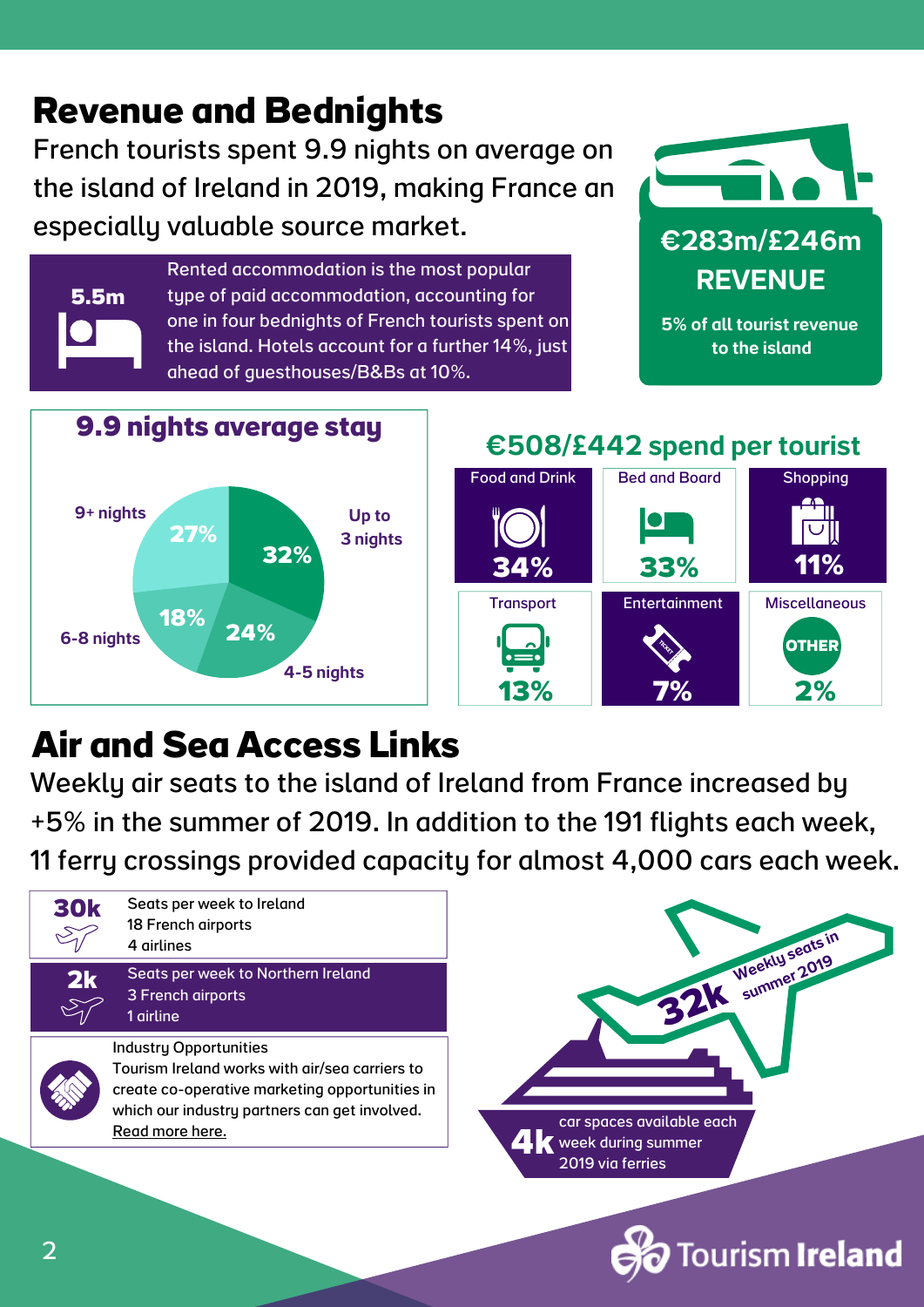## **Holiday Market**

In 2019, 347,000 French holidaymakers visited the island of Ireland. France was our fourth-largest source of overseas holidaymakers and accounted for 6% of all holidaymakers to the island.



### **Interestin Visiting**

The island of Ireland is the fifth most popular overseas destination French holidaymakers are interested in visiting - for a holiday or short break.

To drive general interest to intent to visit in the next three years, we remind potential French holidaymakers about how easy it is to get here and that it is a great place to spend quality time with loved ones. The island of Ireland competes with Italy, Spain, Britain and Portugal, in terms of destinations that French holidaymakers are actively planning to visit. **47% 20%** Tourism Ireland has created a tailor made marketing programme targeting French [holidaymakers](https://www.tourismirelandindustryopportunities.com/overseas-markets/europe/france) to stimulate interest and holiday booking. [Read](https://www.tourismirelandindustryopportunities.com/overseas-markets/europe/france) more here. **84% interested in a holiday on the island** intend to visit in the next 3 years actively planning to come in 12 months

**Tourism Ireland**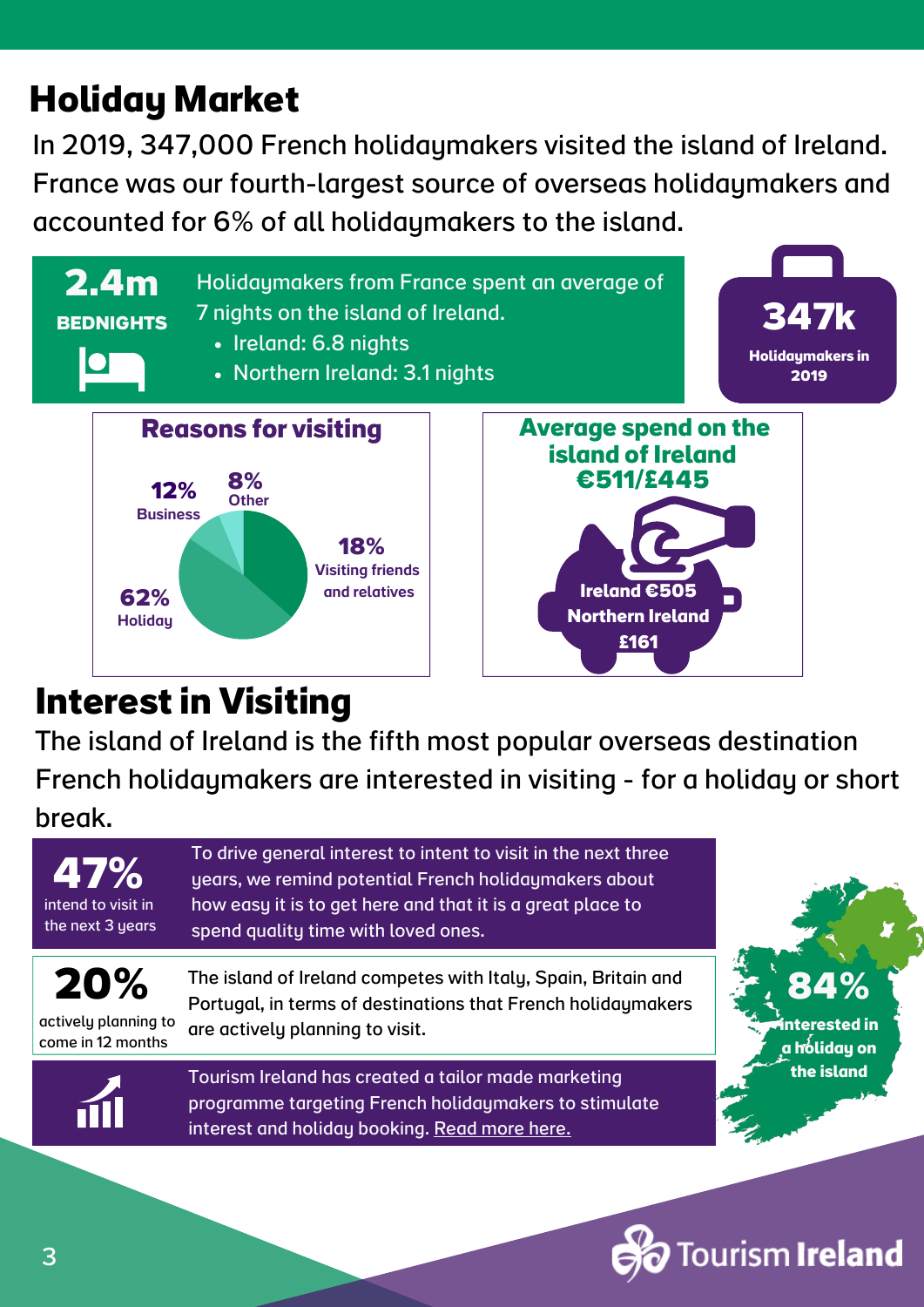## **Our Best Prospects**

The island of Ireland attracts holidaymakers from France with varying motivations. Two core segments accounted for 64% of all French holidaymakers who visited in 2019.



Culturally Curious are particularly interested in meeting the locals, getting off-the-beaten track to explore the area and to feel connected to nature.

4

#### **1.9m Social Energisers in France**

Social Energisers are particularly interested in meeting other tourists, partying and experiencing adrenalinefilled adventures and things that are new to them.



**2.5m Great Escapers in France**

Great Escapers like to revisit places of nostalgic importance, enjoy peace and quiet, and like to feel connected to nature.

### **Regions and Seasons**

Three in seven French holidaymakers use a car while on the island of Ireland; most (66%) hire a car and many (30%) travel by ferry, bringing their own car.

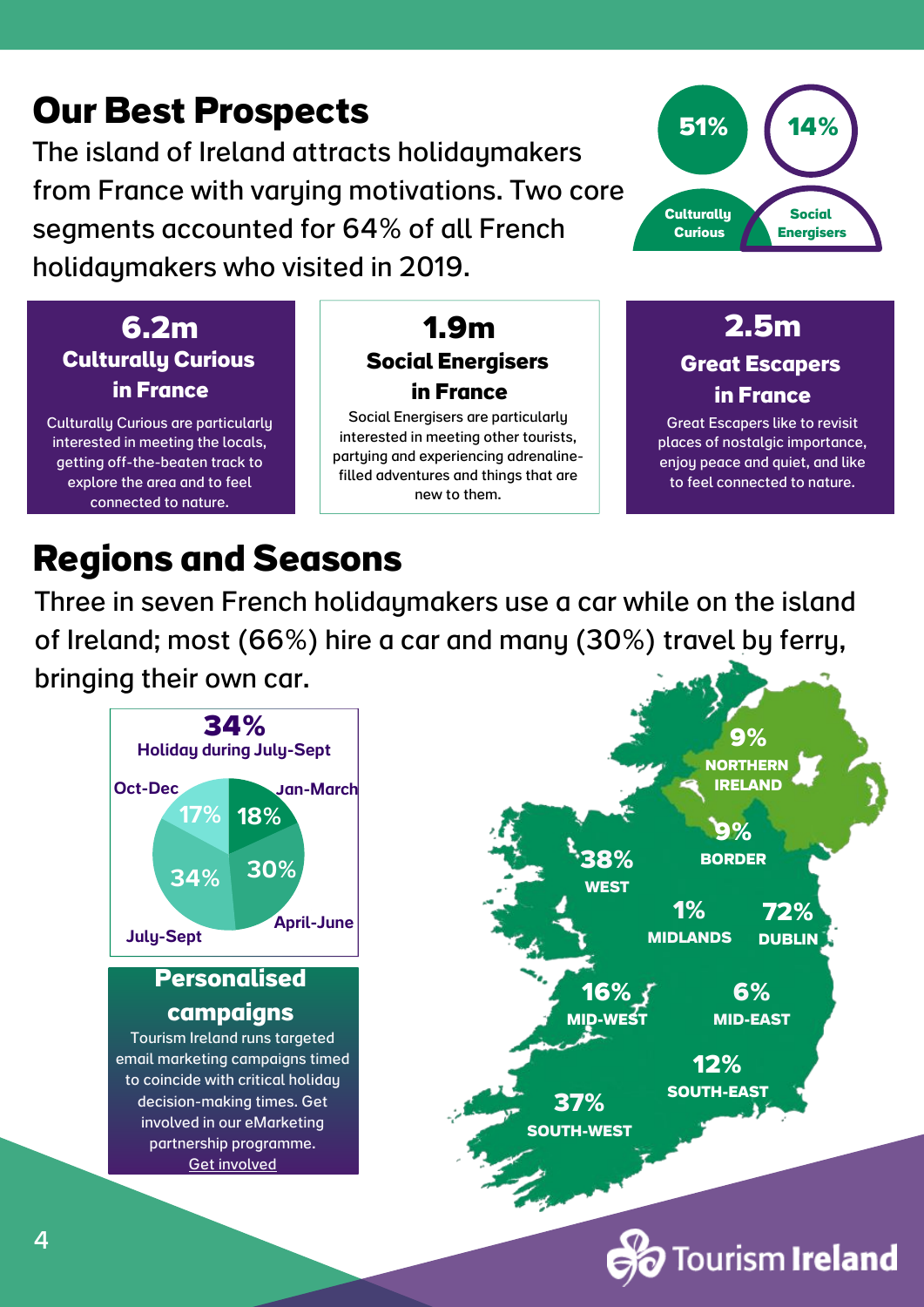### French holidaymakers are active tourists, exploring our historical sites and engaging in multiple events and activities while on the island of Ireland. **Active Holidaymakers**





### **Holidaymaker Profile**

Over half of French holidaymakers to the island of Ireland are under 35 years of age, with one-third under 25 years of age.



#### $\overline{\phantom{a}}$  AB 2% [30%](https://www.tourismireland.com/Research) Repeat [holidaymakers](https://www.irelandscontentpool.com/) **90% ABC1 Holidaymakers** 43% 26%  $2\%$   $\cdot$ DE

Past [holidaymakers](https://www.irelandscontentpool.com/) can be a great source of future business. Enrich your website and email marketing [campaigns](https://www.irelandscontentpool.com/) with great content from our archives[.](https://www.irelandscontentpool.com/) Find out more here.

**Tourism Ireland** 



#### Holiday as a couple

Couple - 43% Travel alone - 20% Other adult party - 21% Family with children U18 - 10% Adult family - 6%